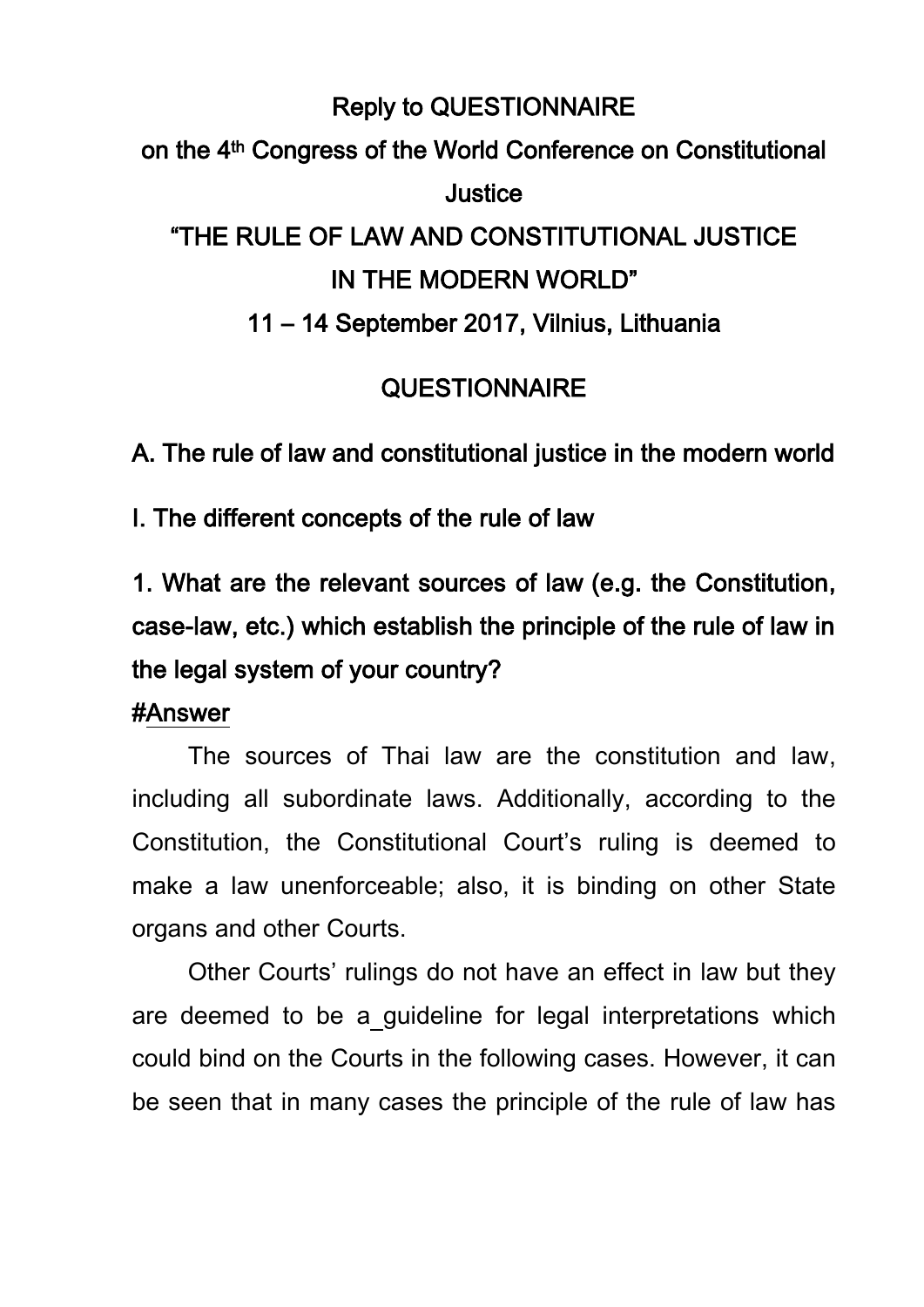been found and inserted in decisions and rulings of the Courts' adjudication.

# 2. How is the principle of the rule of law interpreted in your country? Are there different concepts of the rule of law: formal, substantive or other?

#### #Answer

The principle of the rule of law in Thailand is consistent with the principle of the rule of law in the universal meaning. The examples are as the followings: the principle of *Nullum* crimen sine lege, or, a person shall not be subject to criminal punishment, if there is no law in force at the time of commission provided to be an offence, is prescribed in section 2 and 3 of the Penal Code; and, the principle indicating that every person must act in good faith is prescribed in section 5 of the Civil and Commercial Code. The rule of law concerning criminal procedure exists in many sections of Criminal Procedure Code, for instance, the principle indicating that no person shall be compelled to Self-Incrimination in section 232, it provides that the accused person may not be cited as a witness by the prosecutor; or, the principle indicating that witness would not answer any questions which would subject to the risk of being prosecuted for a criminal offence appears in section 324. Also, the Constitutional Court directed that the rule of law embraces the natural justification.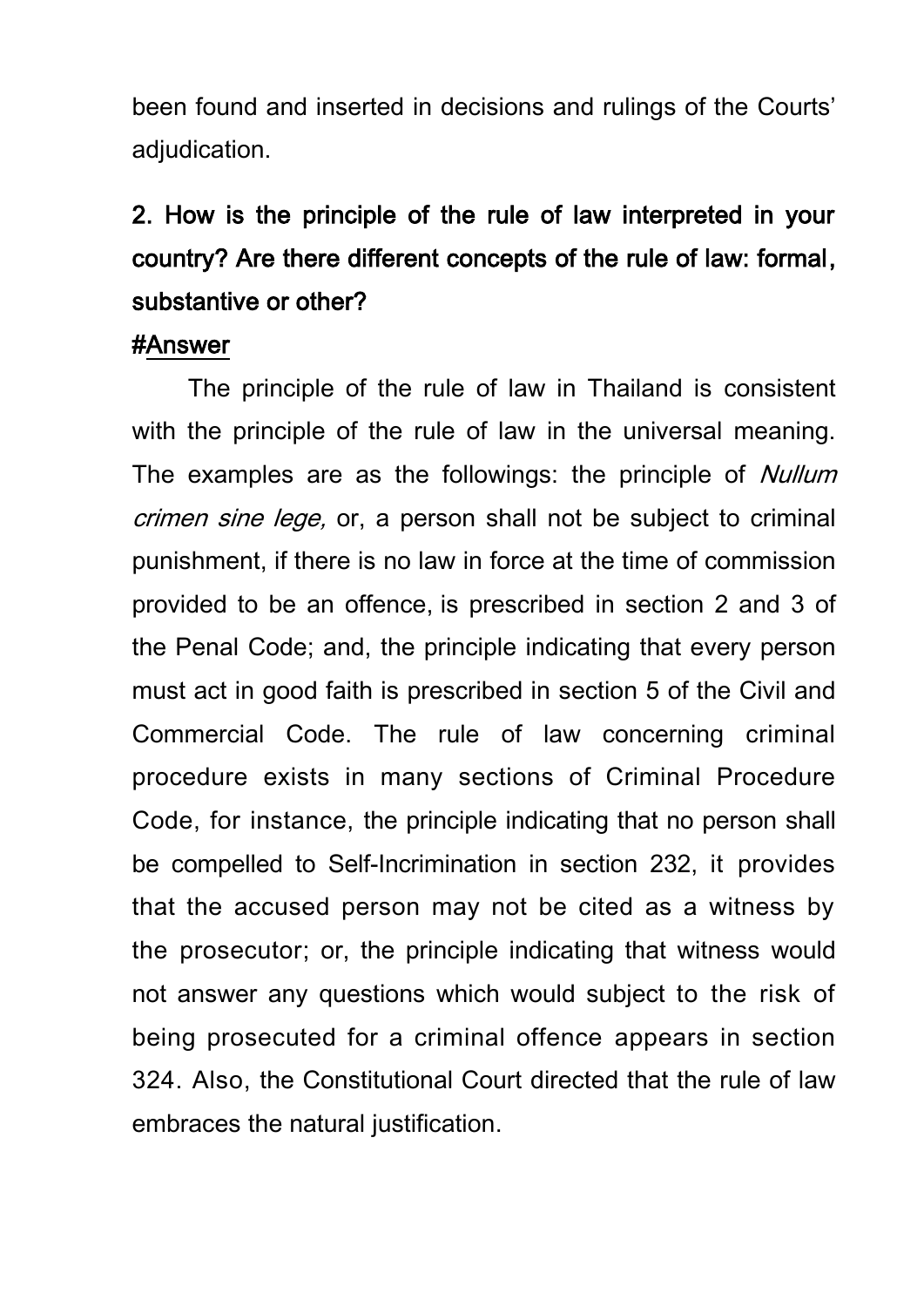## 3. Are there specific fields of law in which your Court ensures respect for the rule of law (e.g. criminal law, electoral law, etc.)? #Answer

The current Constitution of the Kingdom of Thailand<sup>1</sup> provides in section 3 paragraph 2 in order to guarantee an effect to the rule of law, that the National Assembly, the Council of Ministers, the Courts, the Constitutional Organs, and the State organs shall perform their duties according to the Constitution, law, and the rule of law for the common interests of the country and the well-being of the people as a whole. Therefore, the rule of law is the principle complied by the Constitutional Court along with the Constitution and law in its adjudication.

<sup>-</sup>

<sup>1</sup> The term "the current Constitution of the Kingdom of Thailand" in this paper means the Draft Constitution B.E. …. Referendum on 7th August 2016 (B.E.2559) Edition.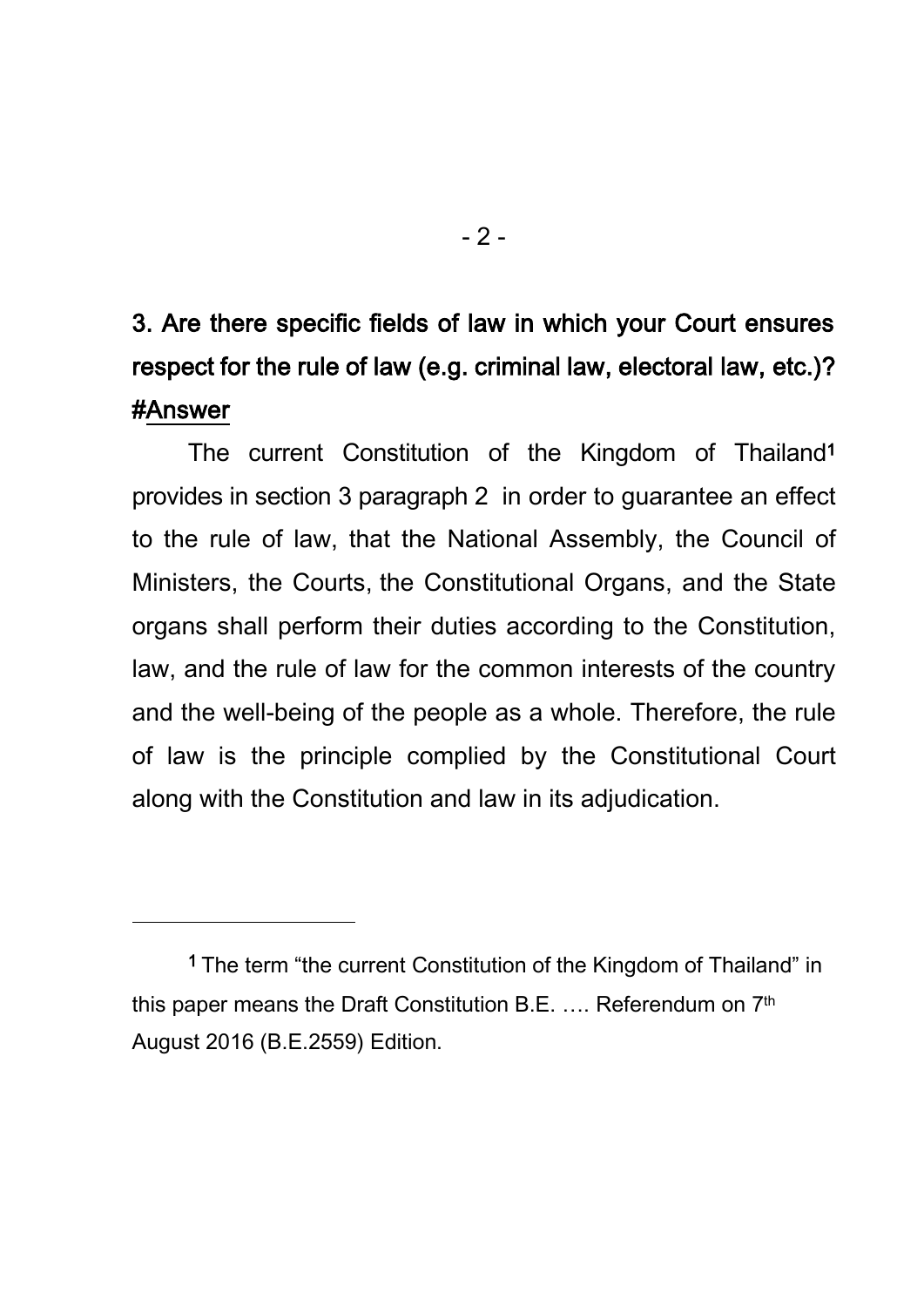4. Is there case-law on the content of the principle of the rule of law? What are the core elements of this principle according to the case-law? Please provide relevant examples from case-law. #Answer

The Constitutional Court has cited the rule of law in many rulings. The outstanding cases are exemplified by the followings: there are many Acts provided that a person shall be responsible for criminal offence without proof of committing an offence; also, a person who acts as an agent of juristic person shall be responsible for criminal offence committed by juristic person. These provisions of such Acts are contrary to or inconsistent with the Constitution and the rule of law relating to the principle of Presumption of Innocence (the Constitutional Court Ruling No. 12/2012, No. 5/2013, No. 10/2013 and other relevant rulings).

Furthermore, there was a section in Mutual Assistance in Criminal Matters Act, B.E. 2535 (1992) providing that [all](http://www.krisdika.go.th/wps/portal/general_en/!ut/p/c5/04_SB8K8xLLM9MSSzPy8xBz9CP0os3g_A2czQ0cTQ89ApyAnA0__EIOAQGdXAwNDc6B8JG55dzMCuv088nNT9SP1o8wRqowczd0MHC29vAO8PUMM3Z3N9CNzUtMTkyv1C3IjyvMdFRUByl01jw!!/dl3/d3/L0lJSklna2shL0lCakFBRXlBQkVSQ0lBISEvWUZOQzFOS18yN3chLzdfTjBDNjFBNDFJMkE3RjBBOUpLUEtJVDFHQzY!/?PC_7_N0C61A41I2A7F0A9JKPKIT1GC6_WCM_CONTEXT=/wps/wcm/connect/ksdkwebcontent_en/legal+translation/legal+english/mutual+assistance+in+criminal+matters+act+be+2535+%281992%29#_ftnref3)  evidences [and documents obtained under this Act are deemed](http://www.krisdika.go.th/wps/portal/general_en/!ut/p/c5/04_SB8K8xLLM9MSSzPy8xBz9CP0os3g_A2czQ0cTQ89ApyAnA0__EIOAQGdXAwNDc6B8JG55dzMCuv088nNT9SP1o8wRqowczd0MHC29vAO8PUMM3Z3N9CNzUtMTkyv1C3IjyvMdFRUByl01jw!!/dl3/d3/L0lJSklna2shL0lCakFBRXlBQkVSQ0lBISEvWUZOQzFOS18yN3chLzdfTjBDNjFBNDFJMkE3RjBBOUpLUEtJVDFHQzY!/?PC_7_N0C61A41I2A7F0A9JKPKIT1GC6_WCM_CONTEXT=/wps/wcm/connect/ksdkwebcontent_en/legal+translation/legal+english/mutual+assistance+in+criminal+matters+act+be+2535+%281992%29#_ftnref3)  [to be admissible according to the laws,](http://www.krisdika.go.th/wps/portal/general_en/!ut/p/c5/04_SB8K8xLLM9MSSzPy8xBz9CP0os3g_A2czQ0cTQ89ApyAnA0__EIOAQGdXAwNDc6B8JG55dzMCuv088nNT9SP1o8wRqowczd0MHC29vAO8PUMM3Z3N9CNzUtMTkyv1C3IjyvMdFRUByl01jw!!/dl3/d3/L0lJSklna2shL0lCakFBRXlBQkVSQ0lBISEvWUZOQzFOS18yN3chLzdfTjBDNjFBNDFJMkE3RjBBOUpLUEtJVDFHQzY!/?PC_7_N0C61A41I2A7F0A9JKPKIT1GC6_WCM_CONTEXT=/wps/wcm/connect/ksdkwebcontent_en/legal+translation/legal+english/mutual+assistance+in+criminal+matters+act+be+2535+%281992%29#_ftnref3) this section was not in conformity with the rule of law, therefore, it was contrary to or inconsistent with the Constitution. This is because that section limited the right of the defendant in the criminal case through compelling him to be bound by evidence obtained from the plaintiff's examination in a foreign court and the defendant did not have the opportunity to inspect or acknowledge, or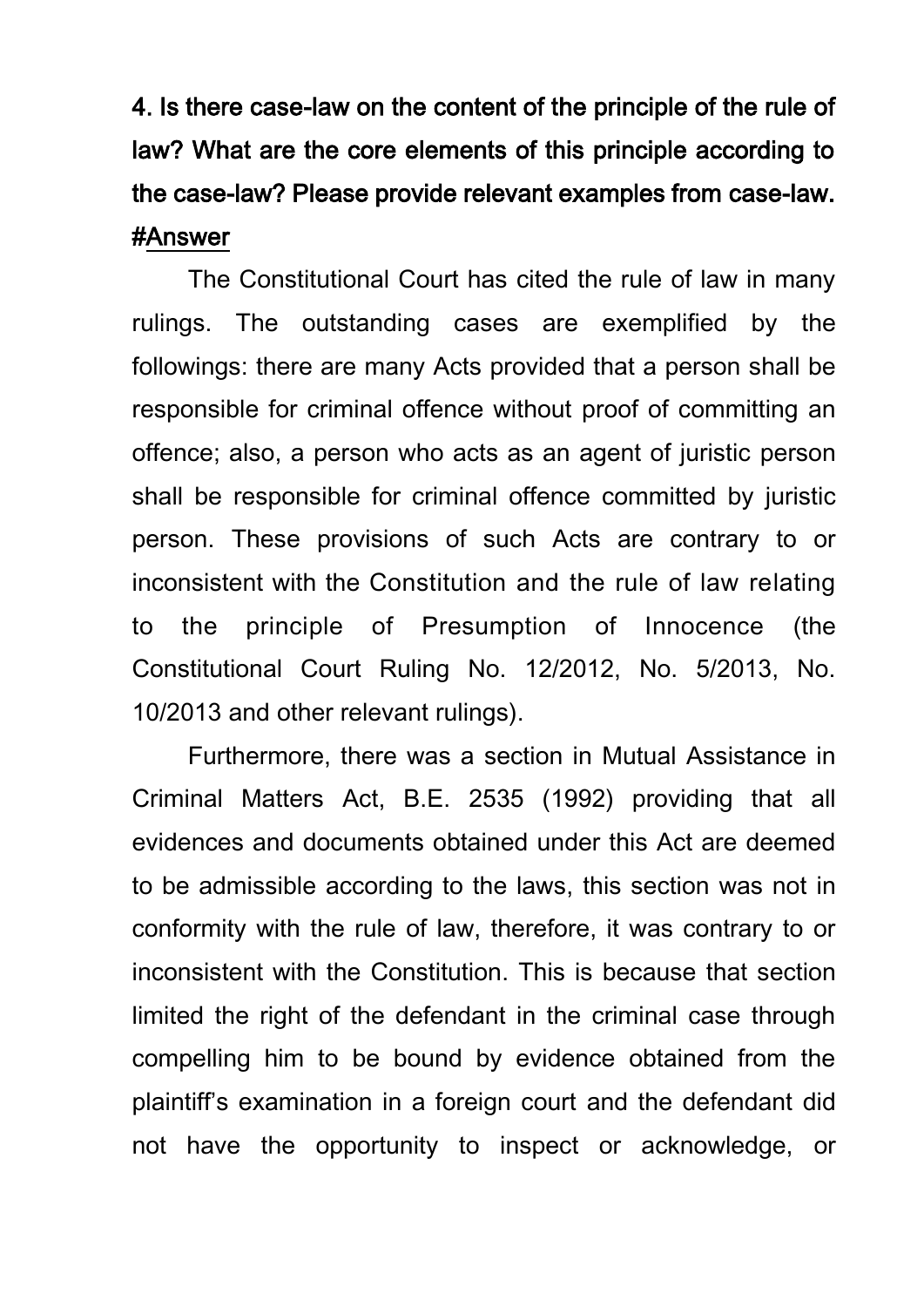sufficiently prepare a defense against such evidence (the Constitutional Court Ruling No. 4/2013).

- 3 -

In addition, there are many relevant Constitutional Court's rulings in which the Constitutional Court applies the rule of law as a reason in justifying the contrariness or the inconsistence of the provisions of laws to the Constitution.

## 5. Has the concept of the rule of law changed over time in case - law in your country? If so, please describe these changes referring to examples.

### #Answer

There was a case illustrating a change in applying the concept of the rule of law: it is related to a section in the Revenue Code which provided that the married woman's assessable income was deemed to be included in the husband's income. This Revenue Code's section attributed to the difference in paying tax between married woman and a single one. This issue was submitted to the Constitutional Court two times. The first submission was in 2002; at that time, the Court ruled that even if this provision affected the right and liberty of the taxpayer, its objective was as far as necessary for the State's interest concerning tax collection and it did not affect the essential substance of personal right or family's right and liberty (the Constitutional Court Ruling No. 48/2002).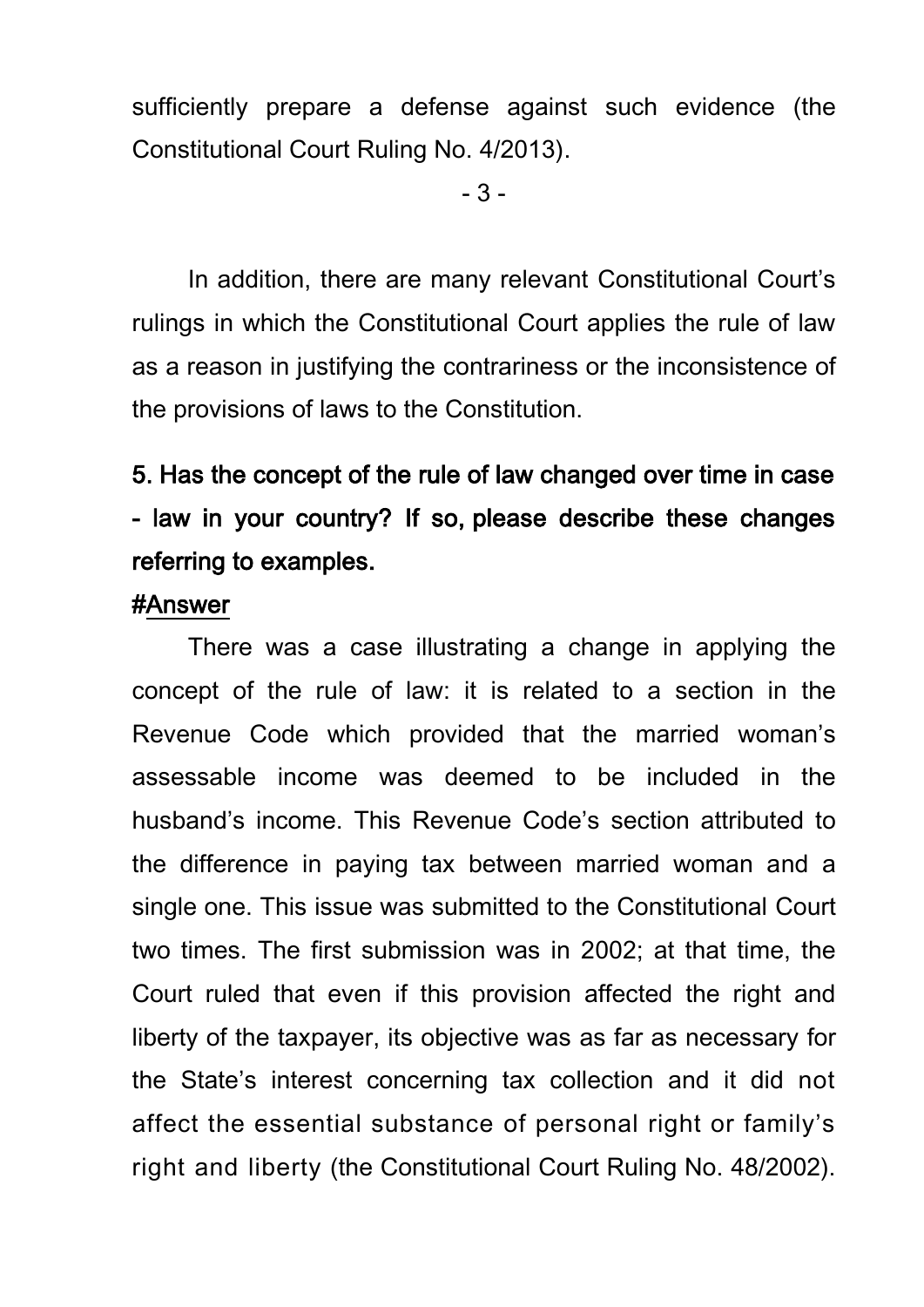Nonetheless, afterwards, there was new consideration on this issue in 2012, the Court ruled that the said provision of the Revenue Code did not endorse the stability of family institution and this caused men and women to dislike getting married, to undo tax planning, and to get divorced in order to avoid combining their taxable income which could make them pay a higher tax rate as a spouse. Therefore, this provision was contrary to the principle of equality (the Constitutional Court Ruling No. 17/2012). These two rulings could be concluded that, the 2002 ruling, the Court focused on State's interest rather than the right and liberty of people; while, the 2012 ruling, the Court emphasized the interest of people in family liberty rather than State's interest concerning taxation.

## 6. Does international law have an impact on the interpretation of the principle of the rule of law in your country?

#### #Answer

The Constitutional Court has applied international conventions as a reason to endorse the rule of law for two times.

The first case is concerning to the equality of persons with disabilities in working as a civil servant in certain position. Citing Convention on the Rights of Persons with Disabilities (CRPD), the Constitutional Court gave its reason to support the motion that Act on Judicial Service of the Courts of Justice, B.E.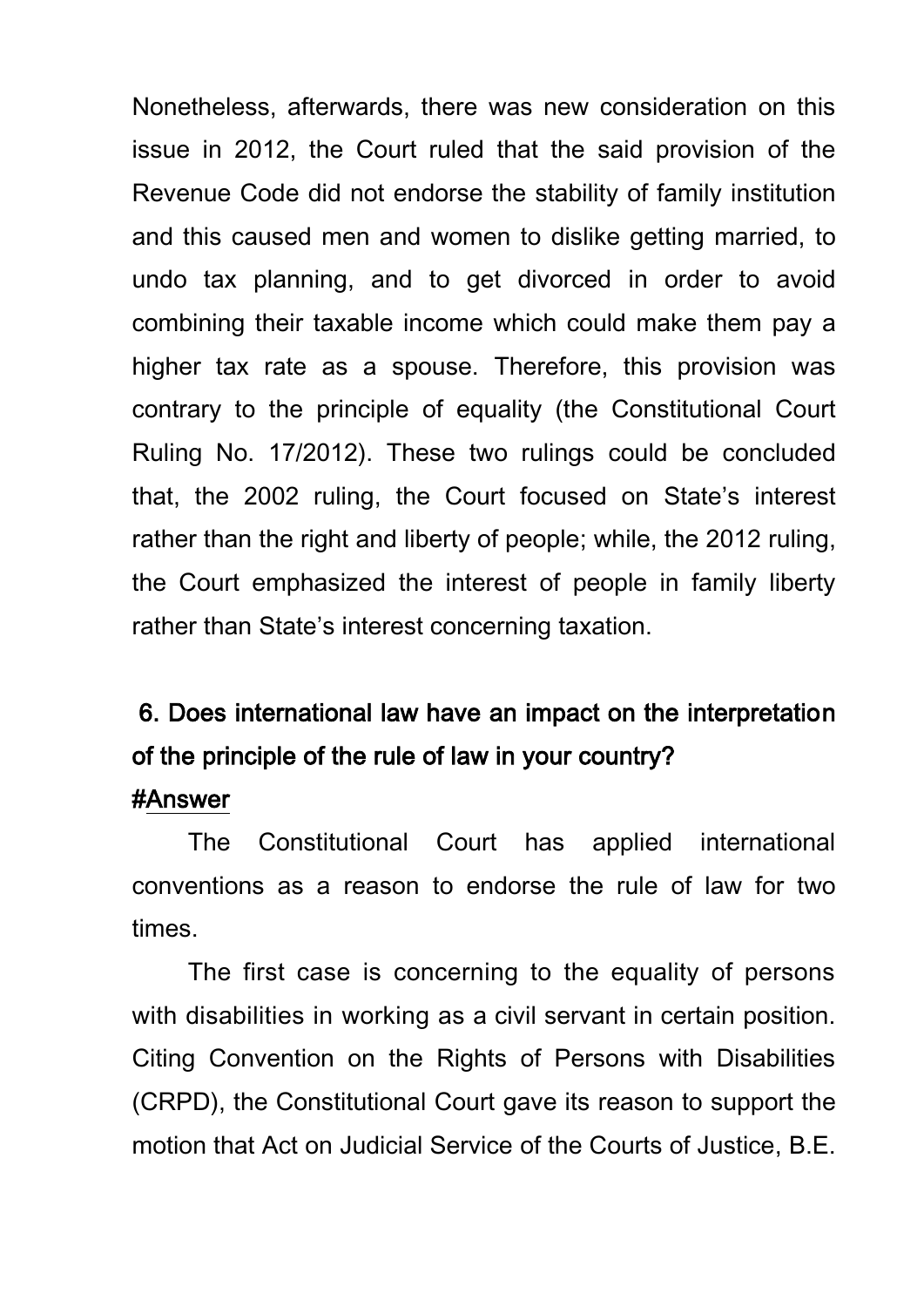2543 (2000), section 26 (10), in particular, the term "… having inappropriate physical or psychological conditions ..." was contrary to and inconsistent with the Constitution. This is because the term gave the Selection Committee

- 4 -

a broad scope that was inappropriately applied in examining the physical or psychological conditions of a person applying for being a judge (the Constitutional Court Ruling No. 15/2012).

Another relevant case was the Constitutional Court Ruling No. 4/2013 relating to Mutual Assistance in Criminal Matters Act, B.E. 2535 (1992) which has already been mentioned in the response to the fourth question. This case, the Constitutional Court cited article 14.3 of International Covenant on Civil and Political Rights (ICCPR) concerning the right to be tried in his presence; to defend himself in person or through legal assistance of his own choosing; to examine, or have examined, the witnesses against him and to obtain the attendance and examination of witnesses on his behalf under the same conditions as witnesses against him, as a reason to endorse the contrariness or the inconsistence with the Constitution of this Act.

### II. New challenges to the rule of law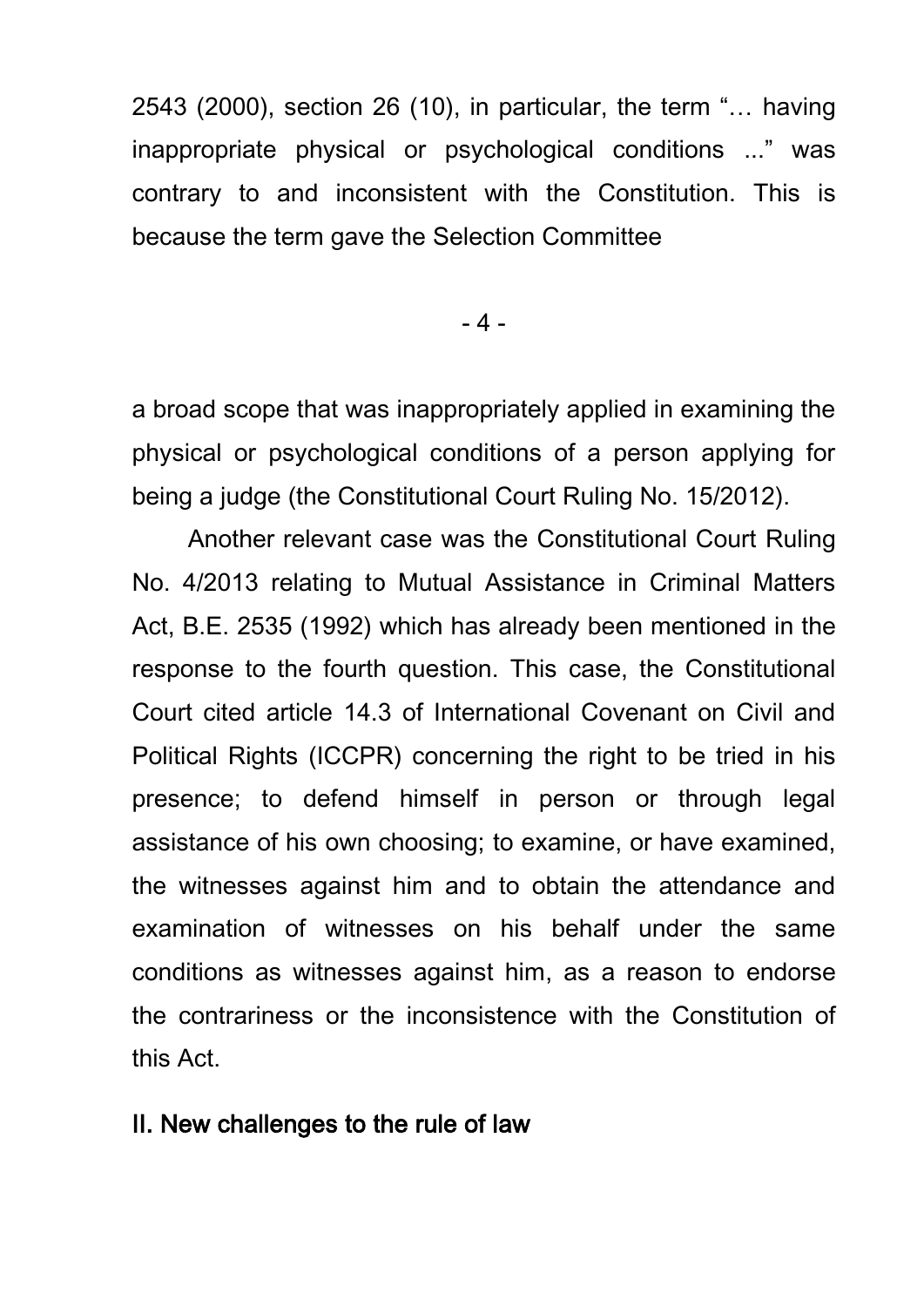# 7. Are there major threats to the rule of law at the national level or have there been such threats in your country (e.g. economic crises)?

### #Answer

Political crisis and coup d'état are the causes attributing to the absence of the Constitution in some period of time. However, the Interim Constitution enforcing during the period of coup d'état, while recognizing the rights and liberties of the former Constitution, in order to protect public order, has limited same rights and liberties by state power (such as liberty of expression or liberty of assembly).

# 8. Have international events and developments had a repercussion on the interpretation of the rule of law in your country (e.g. migration, terrorism)?

### #Answer

 So far, there has not been any international event which has a repercussion on the interpretation of the rule of law in Thailand.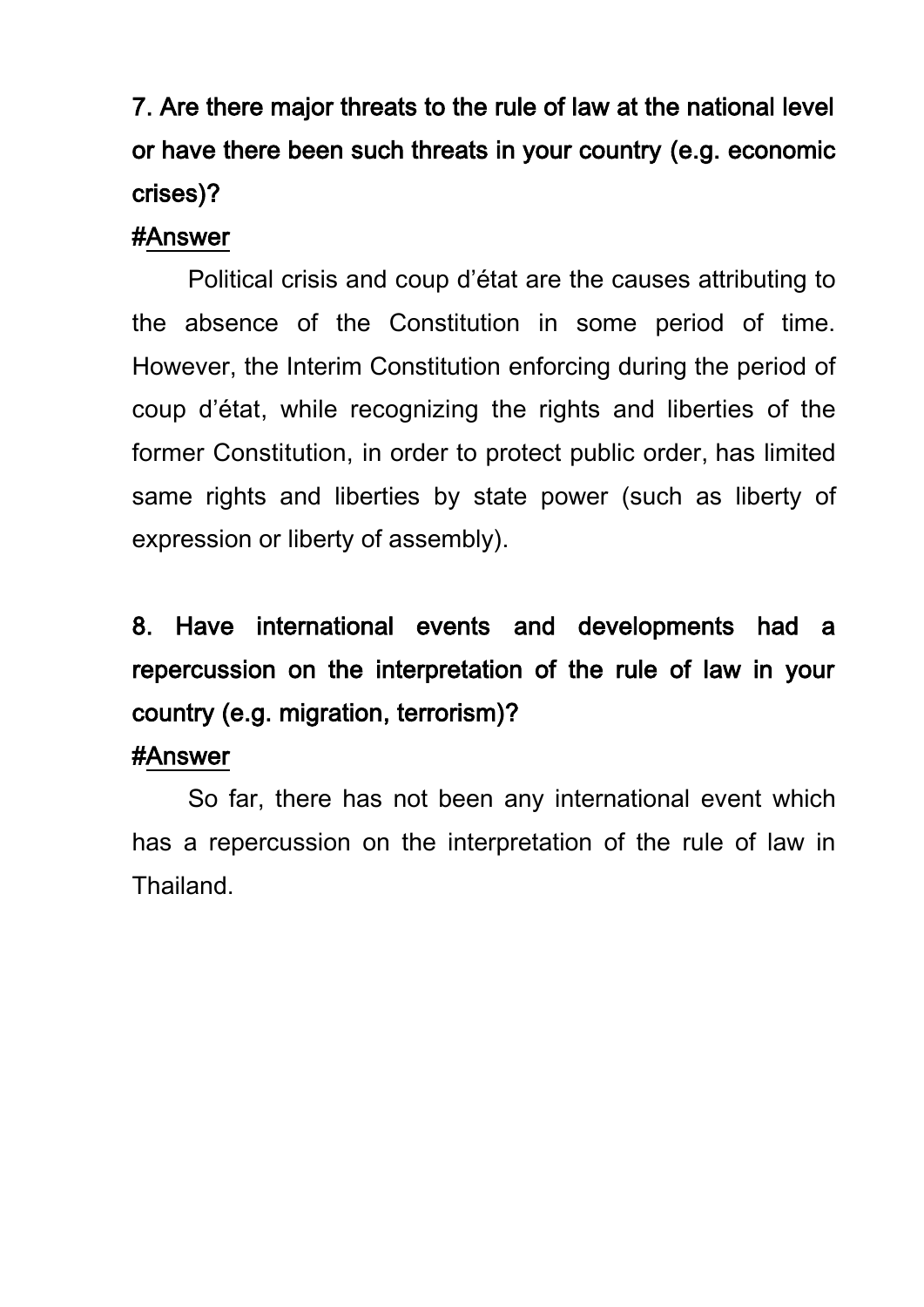9. Has your Court dealt with the collisions between national and international legal norms? Have there been cases of different interpretation of a certain right or freedom by your Court compared to regional/international courts (e.g. the African, Inter-American or European Courts) or international bodies (notably, the UN Human Rights Committee)? Are there related in implementing decisions of such courts/bodies? What is the essence of these difficulties? Please provide examples.

#### #Answer

<sup>-</sup>

So far, there has not been any precise collision between legal norms in Thailand and international legal norms.<sup>2</sup>

<sup>2</sup> There was a case of the European Court of Human Rights named Otegi Mondragon v. Spain (no. 2034/07) on 15 March 2011 which the Court decided that Spanish law on lese majeste was contrary to Human Rights norm and liberty of expression. This decision is distinct from Thai Constitutional Court Ruling concerning Penal Code, section 112, as indicated in the Constitutional Court Ruling no. 28 – 29/2012. This is because the regime of the monarch as the head of the State has had a long history in Thailand, even though Thailand has shifted the regime to be constitutional monarchy since 1932, the recent Constitution of the Kingdom of Thailand still remains the King as the Head of the State. This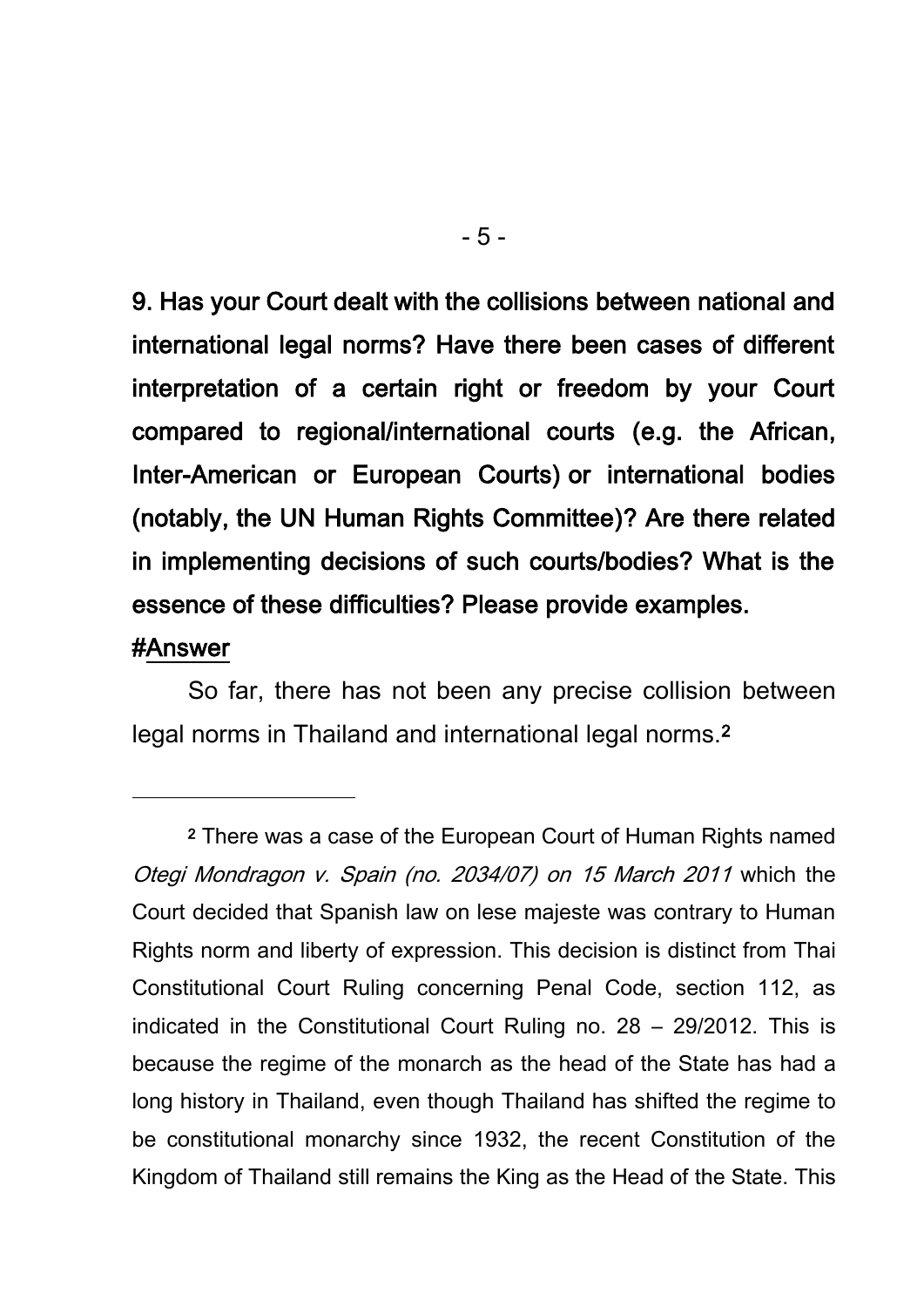#### III. The law and the state

10. What is the impact of the case-law of your Court on guaranteeing that state powers act within the constitutional limits of their authority?

#### #Answer

<sup>-</sup>

The Rulings of the Constitutional Court on inspection of the membership, qualifications and prohibitions for eligibility of political position have made a guarantee measurement to inspect the political positions that must have qualifications or not be forbidden by the Constitution and not exercise their powers contrary to or inconsistent with the Constitution. If they violate the qualification and restrictive provision of Constitution, they will be terminated in position or will be deemed not to have held the political position by the ruling of the Constitutional Court.

demonstrates the reverent adoration and worship of Thai people to the King which has been enduring; also, it represents the uniqueness of Thailand that does not appear in any other country.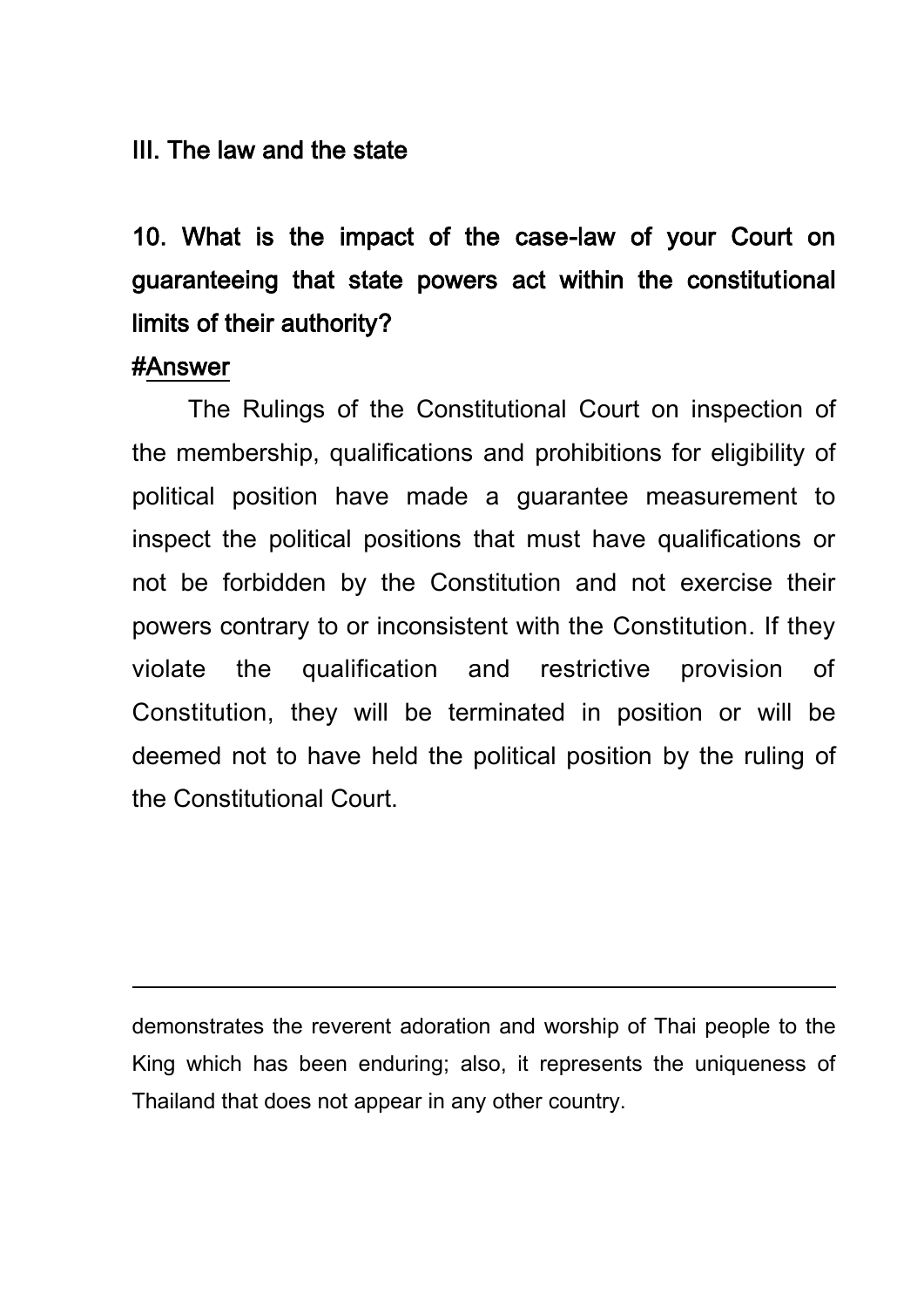11. Do the decisions of your court have binding force on the other courts? Do other/ordinary courts follow/respect the caselaw of your Court in all cases? Are there conflicts between your court and other (Supreme) courts?

### #Answer

The previous Constitutions and the present edition of the Constitution of the Kingdom of Thailand have provided binding force between the decisions made by the Constitutional Court and the other State's organs, including the other courts, in all cases except for the case that reaches final judgement of the Supreme Court. Therefore, the binding power between the Constitutional Court and the other courts is derived from the Constitution and up to present, there is no conflict between the Constitutional Court and the other courts.

12. Has your Court developed/contributed to standards for law – making and for the application of law? (e.g. by developing concepts like to independence, impartiality, and acting in accordance with the law, non bis in idem, nulla poena sine lege, etc.).

#### #Answer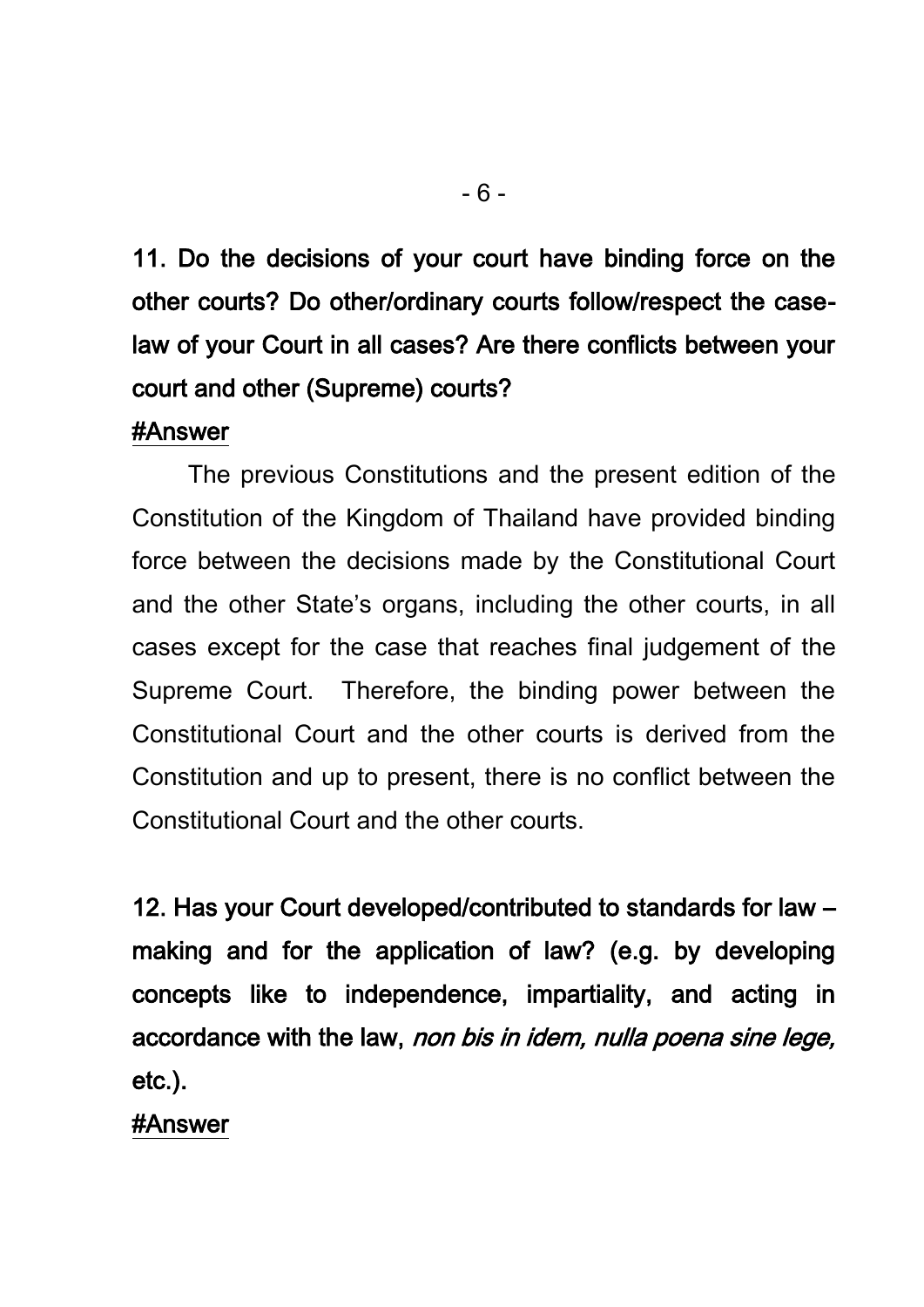Under Thai laws, when a juristic person is accused of committing wrongdoings, representatives are, immediately, presumed to be criminally liable for the juristic person's offences. The Constitutional Court, however, ruled that those laws are inconsistent with or contrary to the Constitution's provision on the principle of '*presumption of innocence*', as previously mentioned in the response on the fourth question. As a result, an amendment of the provisions of such laws on a joint criminal liability of representatives for the juristic entity B.E. … are on the way and being considered by the National Legislative Assembly.

## 13. Do you have case-law relating to respect for the rule of law by private actors exercising public functions?

#### #Answer

The Constitutional Court held that the Provincial Waterworks Authority (which is a state enterprise) had the power to lay water pipelines under, above on or across any person's land without having to pay any compensation for the use of the land. In some cases, this provision is inconsistent with the rule of law and does not appear to respect personal property rights, which is contrary to the Constitution (The Constitutional Court Ruling No. 13/2013). Moreover, another Court's ruling as to stationing the transmission line of high voltage electricity by the Electricity Generating Authority of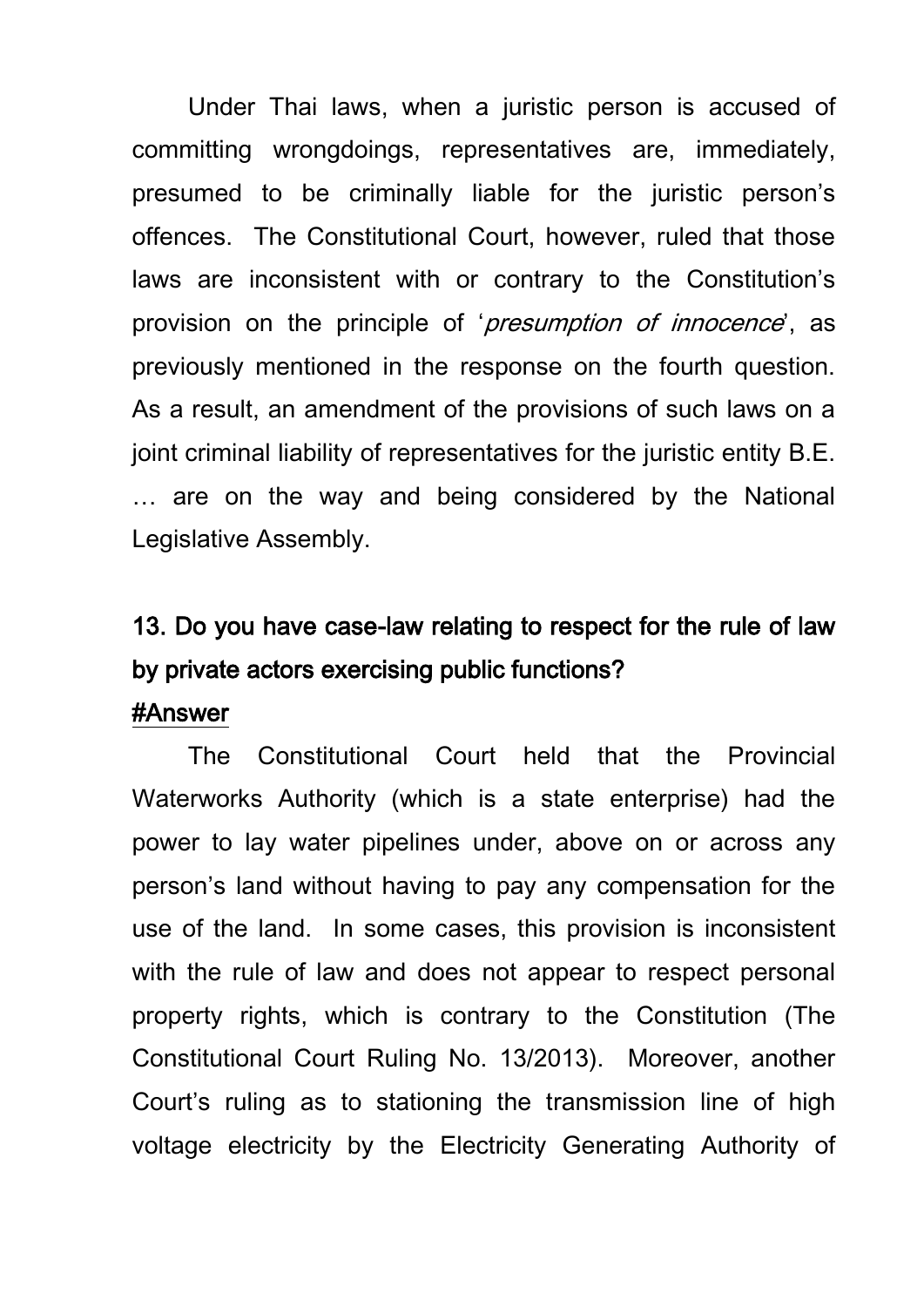Thailand (EGAT) must be exercised only where necessary to minimize disruption to private properties (The Constitutional Court Ruling No. 42-43/2011).

- 7 -

14. Are public officials accountable for their actions, both in law and in practice? Are there problems with the scope of immunity for some officials, e.g. by preventing an effective fight again corruption? Do you have case-law related to the accountability of public officials for their actions?

#### #Answer

According to Thai laws, the public officials shall be accountable for their actions and be required to comply with law. Their actions are administrative acts which shall be inspected by administrative procedure appeal and their cases must be submitted to the Administrative Court. If the public officer has a dishonest act while performing duties resulting in an injury of other persons intentionally, such act shall be subject to the criminal liability according to the Penal Code. In addition, if the public officer holds any political position, he or she may be withdrawn from the office and a complaint may be filed against the officer to the Constitutional Court for inspection on whether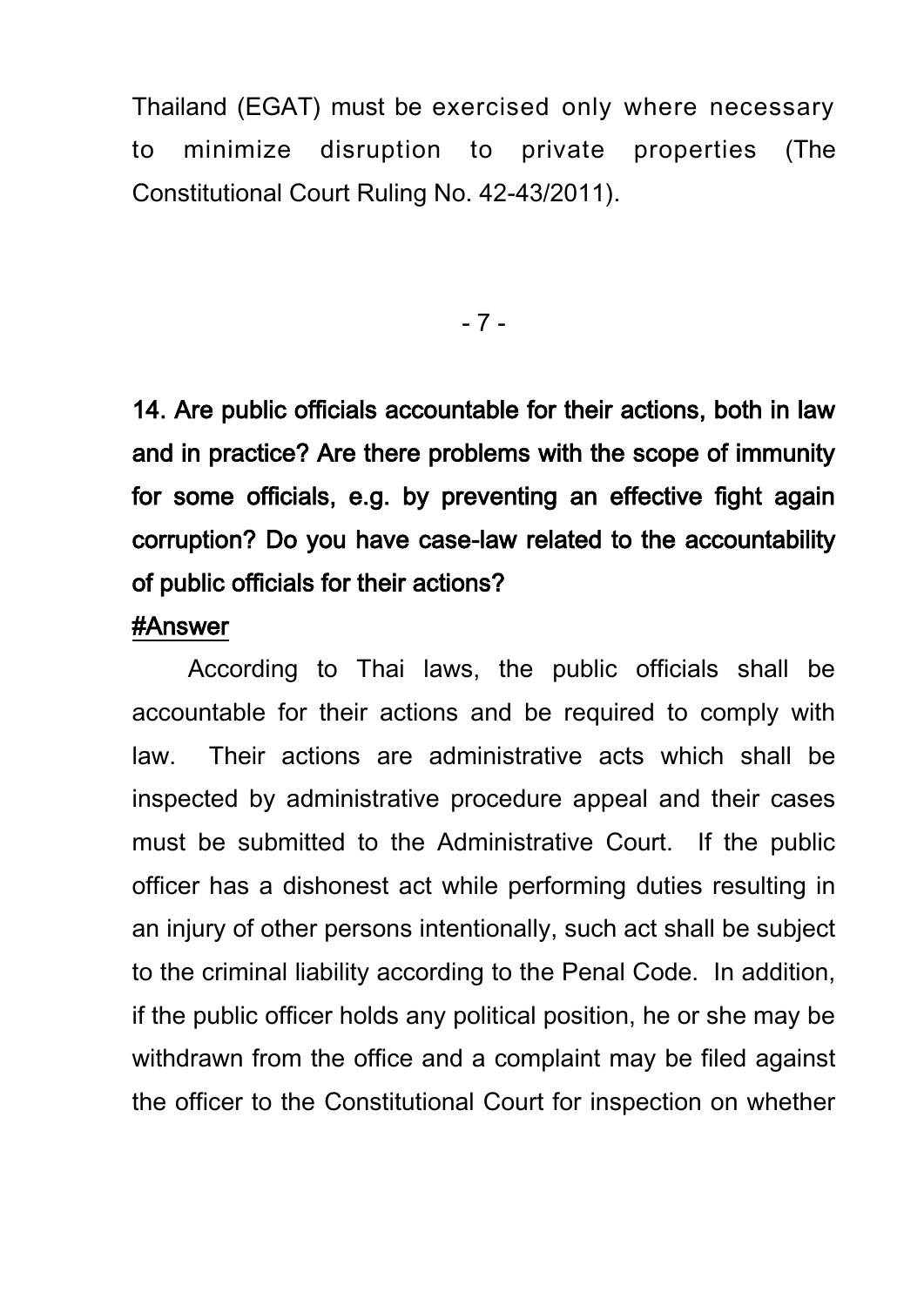his or her action is subject to disqualification or prohibition from the office or has violated the Constitution.

There is a case whereby the Constitutional Court ruled against the former Prime Minister ("former P.M." hereafter) whose actions of intruding, intervening, positioning, appointing, and transferring public officers had violated the Constitution. Such actions were to advance the former P.M.'s and the relatives' political interests. The Constitutional Court, therefore, agreed to terminate the Ministerial position of the former P.M., together with other ministers who were involved in the case above (the Constitutional Court Ruling No. 9/2014).

### IV. The Law and the Individual

15. Is there individual access to your Court (direct/indirect) against general acts/individual acts? Please briefly explain the modalities/procedures.

### #Answer

The current Constitution of the Kingdom of Thailand section 213 provided that a person whose rights and liberties recognized by the Constitution are violated, such person has a right to submit a motion to the Constitutional Court for its decision as to whether those acts are contrary to or inconsistent with the Constitution. However, by submitting a motion to the Constitutional Court, it shall be done in accordance with the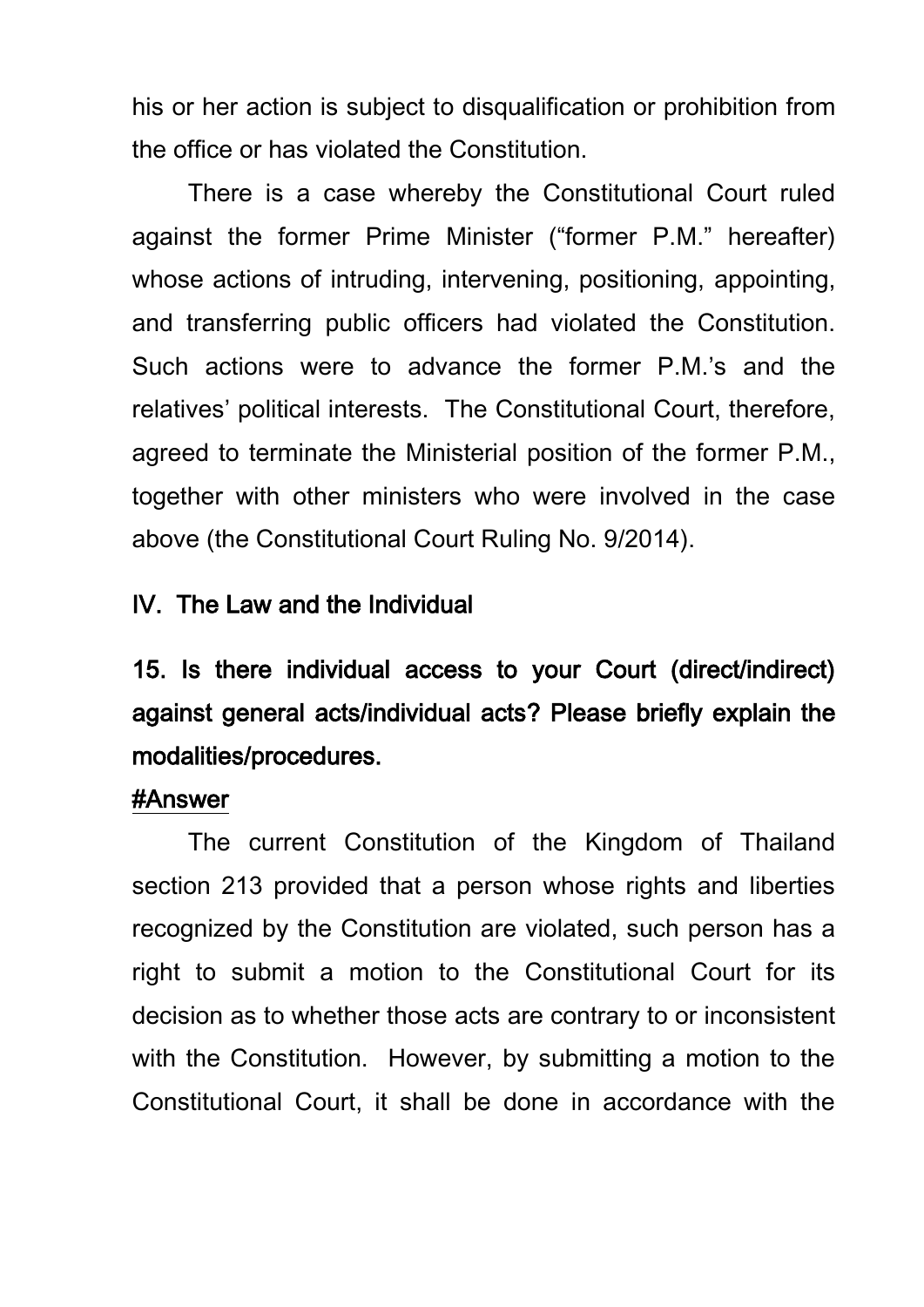Organic Act on Constitutional Court Procedures that is now being considered by the National Legislative Assembly.

Alternatively, the individual can contend in Court, that the law applied to his or her case violates section 212 of the Constitution. The individual can also submit a case indirectly to the Ombudsmen for having considered under section 231 (1) of the Constitution. The Ombudsmen shall then refer a case to the Constitutional Court for its decision.

- 8 -

All objections in Court, or a referral of the matter to the Constitutional Court by the Ombudsmen shall also comply with the Organic Act on Constitutional Court Procedures (as mentioned in the first paragraph).

# 16. Has your Court developed case-law concerning access to ordinary/lower courts (e.g. preconditions, including costs, representation by a lawyer, time limits)?

#### #Answer

The Constitutional Court ruled concerning the admissibility of evidence by the Court that the provision of law providing for evidence obtained from the plaintiff's examination in a foreign court that binds the defendant contradicts the rule of law and the Constitution. This is because the defendant did not have an opportunity to examine, acknowledge or sufficiently prepare a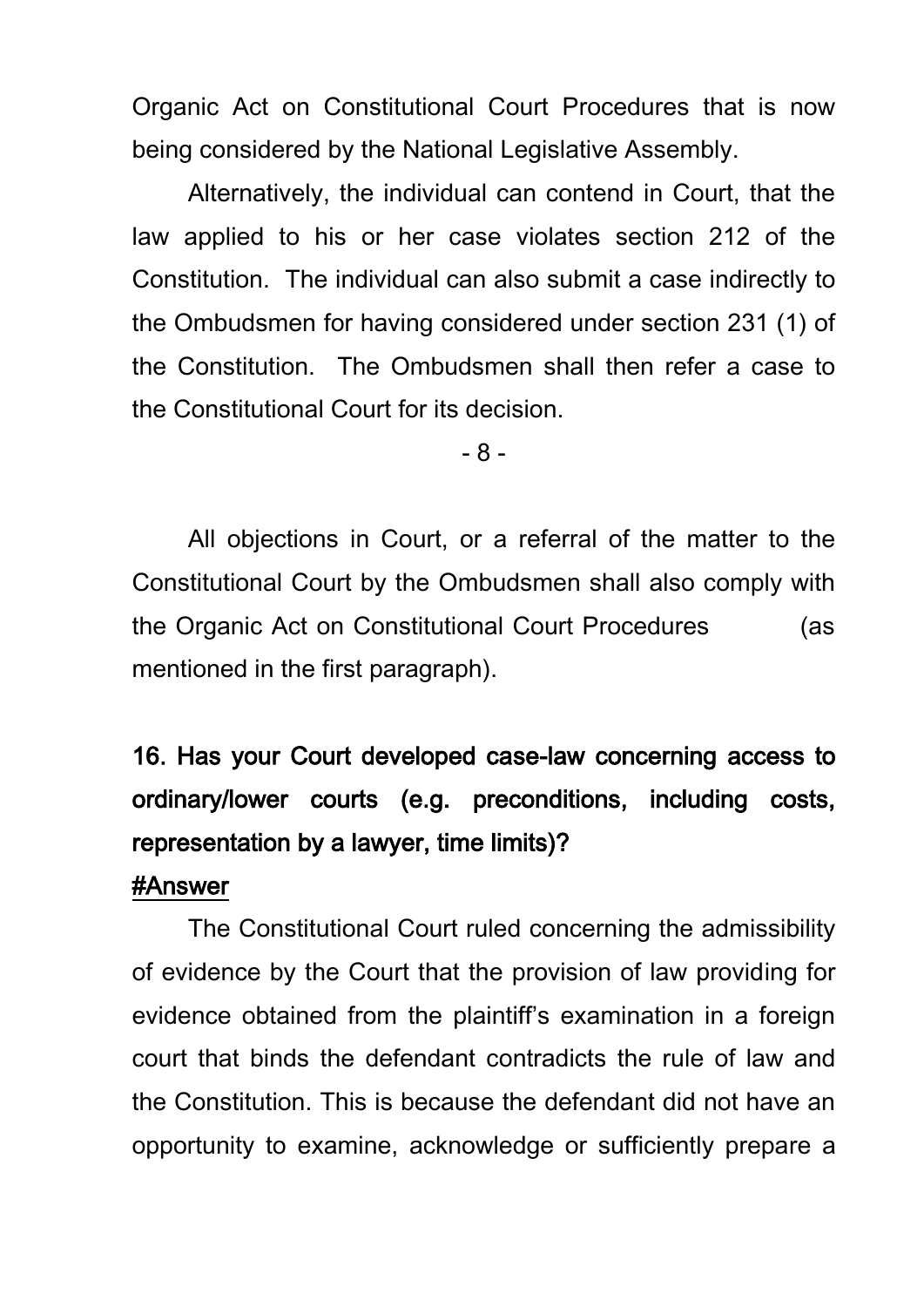defence against such evidence (the Constitution Ruling No. 4/2013, also mentioned in the response on the fourth question). In this regard, it confirms that the Constitutional Court recognizes and protects the rights of the defendant in the justice process. The rights include granting the opportunity for the defendant to examine evidence, be informed of and contest against such evidence.

## 17. Has your Court developed case-law on other individual rights related to the rule of law?

#### #Answer

The Constitutional Court has developed its adjudication concerning the rights of an individual in connection with the rule of law and the protection of the rights, liberties and the equality of the individual. For example, the Constitutional Court Ruling No. 21/2003 referred to the grant of a right to married women to use their maiden names. In addition, the Constitutional Court Ruling No. 12/2009 also acknowledged the rights and liberties of occupation; hence, limiting the State's unnecessary intervention in a person's occupation. Furthermore, the Constitutional Court Ruling No. 13/2013 recognized the property rights of a person. If there was a requirement to compulsory acquire a person's property, the state must provide fair compensation to the person.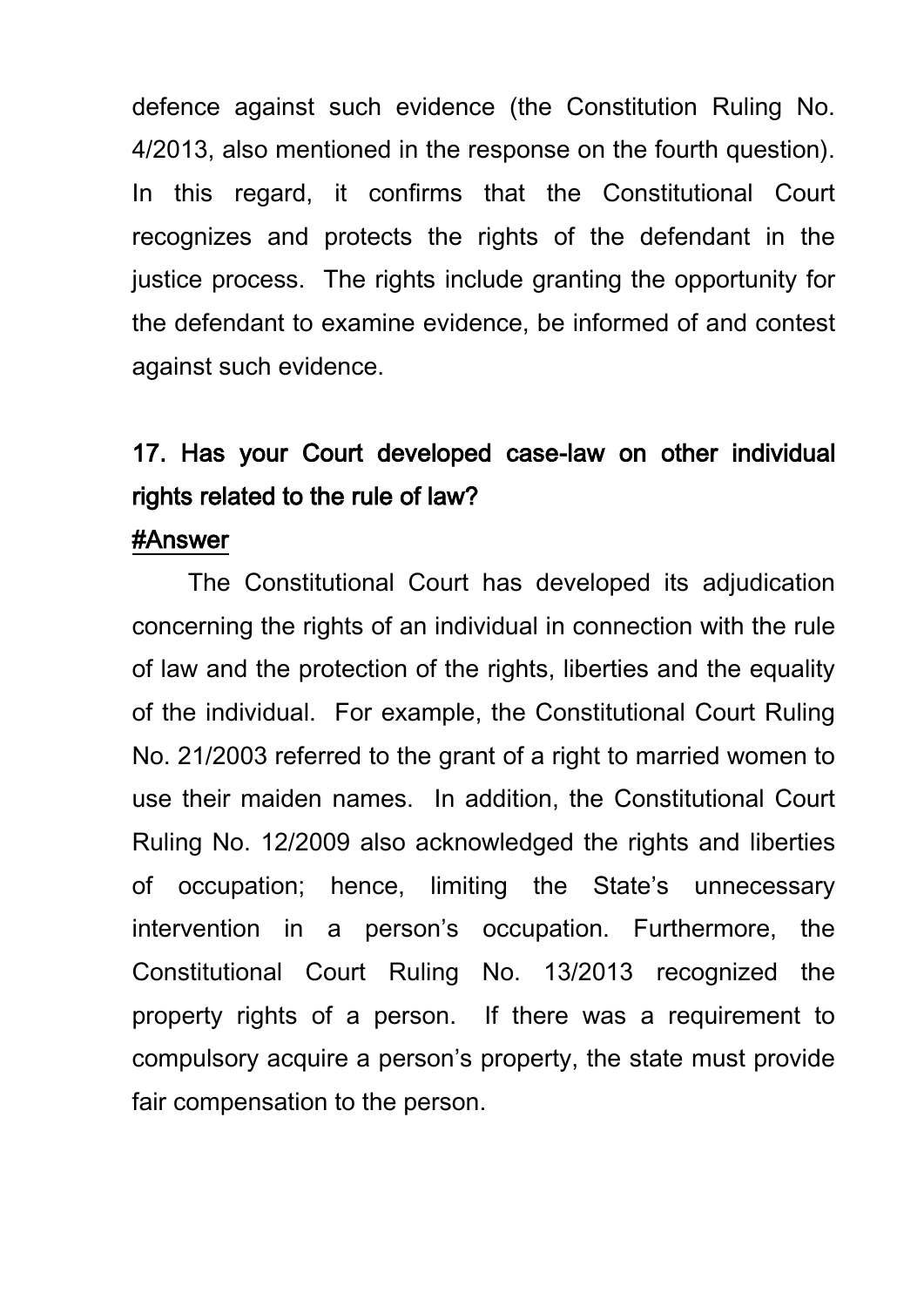18. Is the rule of law used as a general concept in the absence of specific fundamental rights or guarantees in the text of the Constitution in your country?

#### #Answer

The current Constitution of the Kingdom of Thailand provides on section 3 paragraph 2 that "the National Legislative Assembly, the Council of ministers, the Courts, the Constitutional Organizations, and the State organs shall perform duties in accordance with the Constitution, laws, and the rule of law for the common interests of the country and the well-being of the people at large". Therefore, the rule of law serves as a general provision for the Constitutional Court to decide upon, where there is no provision on fundamental rights.

Moreover, the Constitution of the Kingdom of Thailand provides the essential substance on section 25 paragraph 1 that "where provisions of the Constitution are specifically

- 9 -